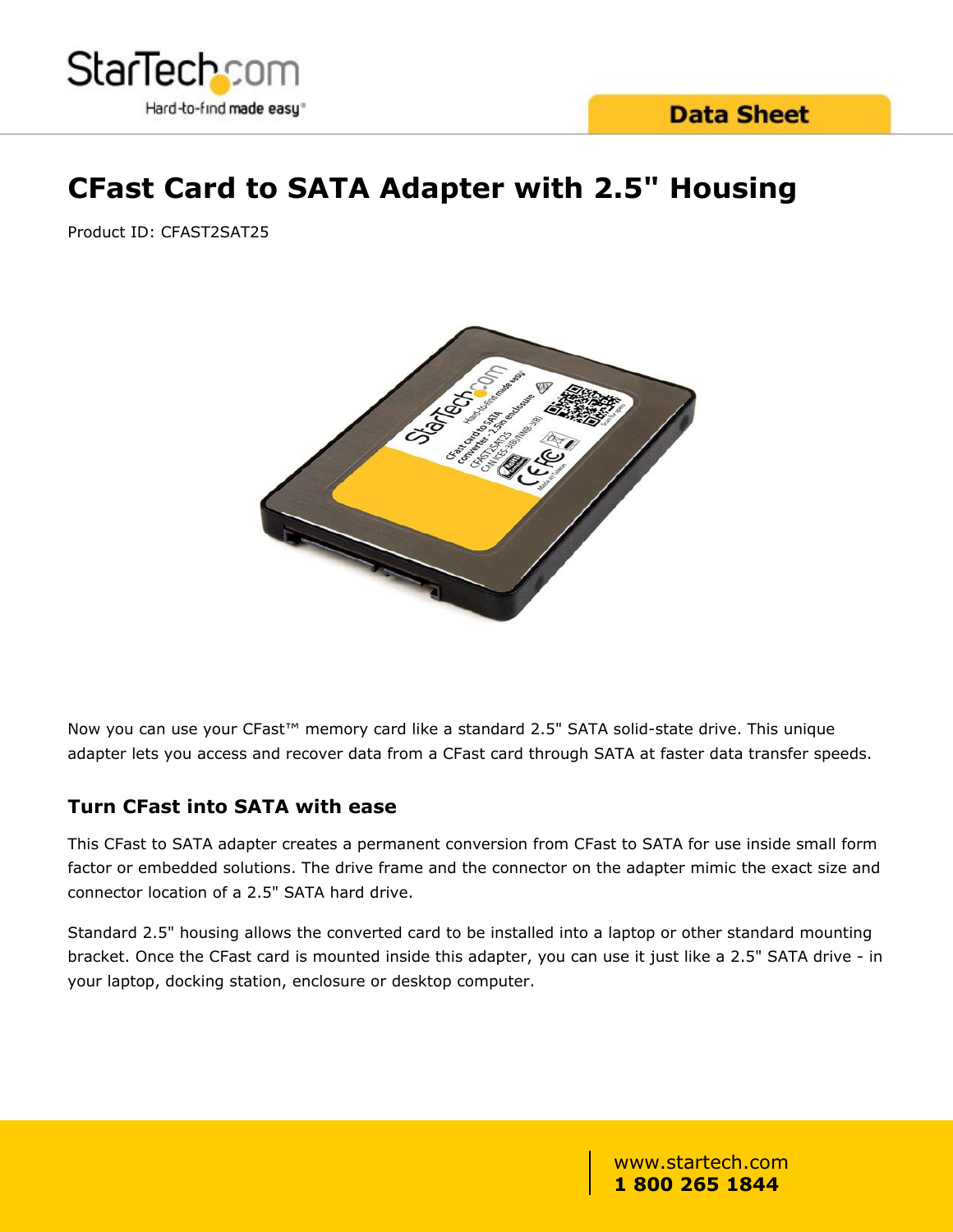

**Data Sheet** 

#### **Access your data faster with SATA performance**

Transfer data from your CFast card to your PC through SATA, with file transfer speeds of up to 6 Gbps. You can offload data from your DSLR cameras and camcorders, or transfer graphic design files, videos and other files from your CFast card.

Faster file transfer speeds means you'll spend less time waiting for file transfers to complete. The actual speed will depend on the speed of the CFast media.

Engineered with a durable protective housing, the CFAST2SAT25 adapter is backed by a StarTech.com 2 year warranty and free lifetime technical support.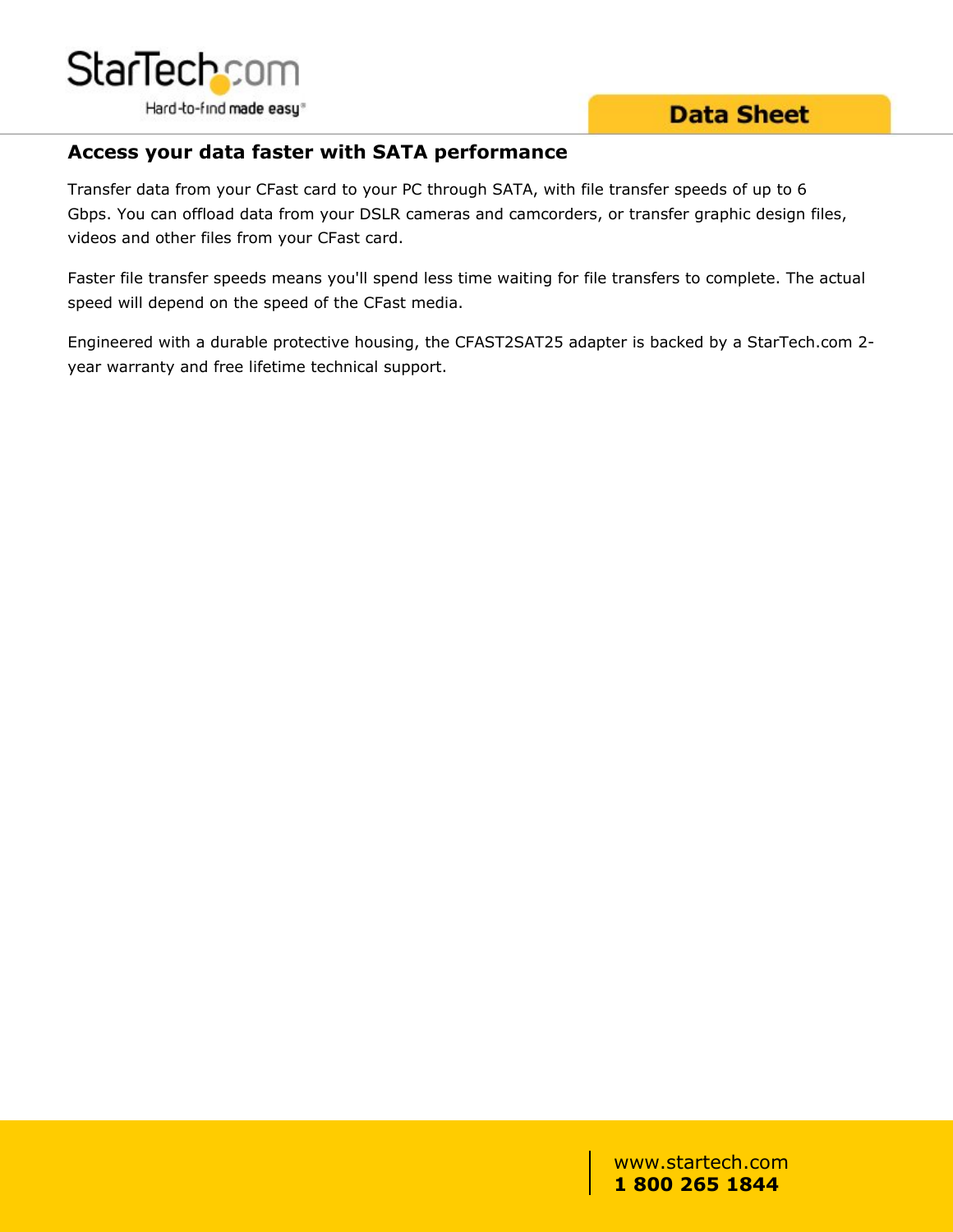

### **Data Sheet**

#### **Certifications, Reports and Compatibility**











#### **Applications**

- Access and recover data from a CFAST card quickly through SATA
- Offload data from high-end digital cameras and camcorders, or to transfer graphic design files and videos

#### **Features**

- Make your CFast card work like a 2.5in SATA SSD
- Supports SATA III with data transfer speeds of up to 6 Gbps
- SATA and power combo connector  $(7 + 15 \text{ pin})$  same as a 2.5" SATA hard drive
- Standard 2.5" housing alllows the converted card to be installed into a laptop
- Durable protective housing
- OS independent, with no drivers or software installation required